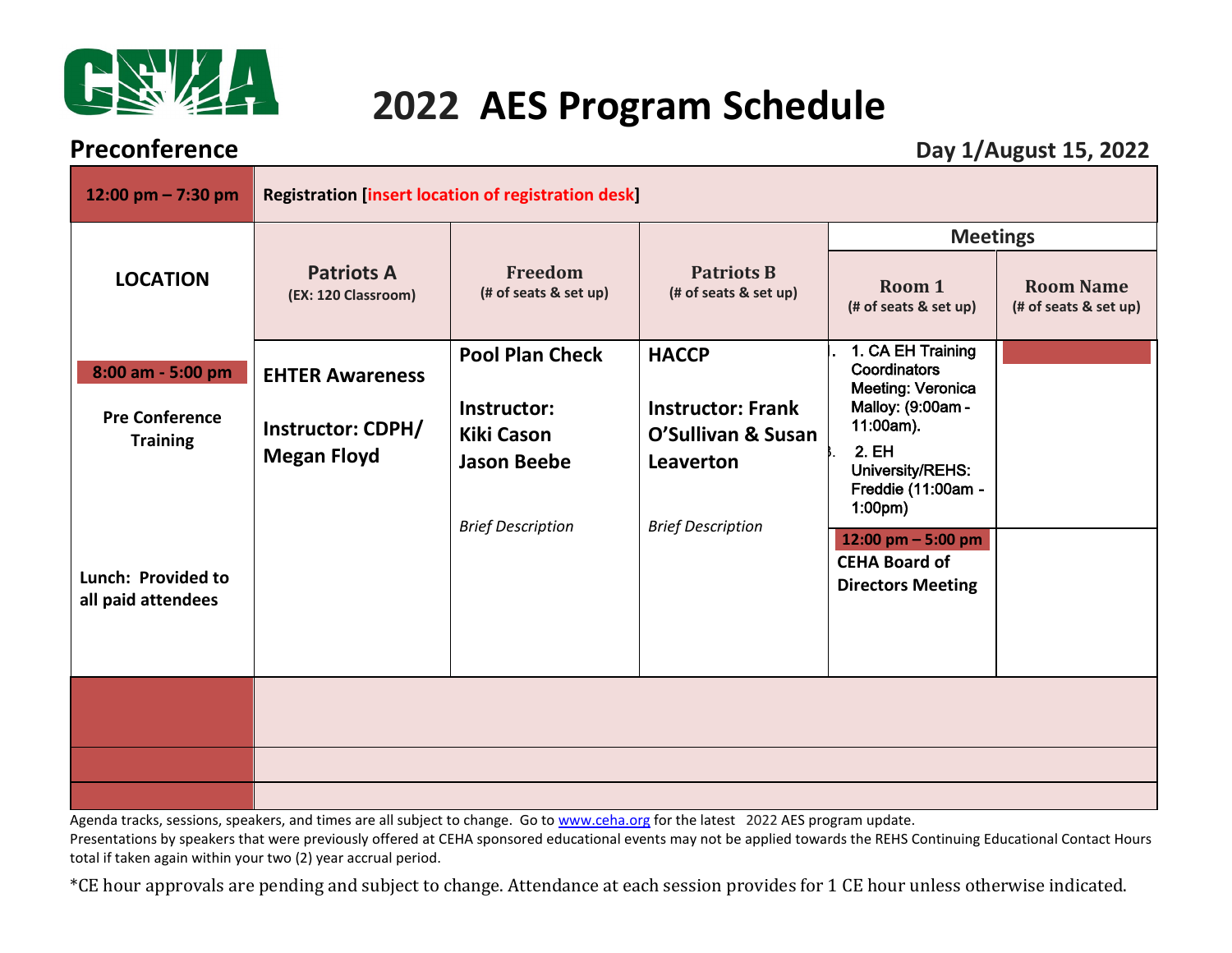

## **2022 AES Program Schedule**

### **Conference Day 1** Day 2/August 16, 2022

| 7:00 am - 4:30 pm     | <b>Registration - Lobby</b>                                                           |                                                                                                       |                                                                                                      |                                                               |                                                |  |
|-----------------------|---------------------------------------------------------------------------------------|-------------------------------------------------------------------------------------------------------|------------------------------------------------------------------------------------------------------|---------------------------------------------------------------|------------------------------------------------|--|
| 7:00 am - 8:00 am     | <b>Breakfast Buffet - South Liberty</b>                                               |                                                                                                       |                                                                                                      |                                                               |                                                |  |
| 8:00 am - 8:30 am     | (No CECH Offered)                                                                     | Opening Ceremony Welcome Address- Vince Mendes Fresno County Environmental Health Memorial Auditorium |                                                                                                      |                                                               |                                                |  |
| $8:30$ am $-9:50$ am  | Gary Brown- NEHA President Elect Memorial Auditorium                                  |                                                                                                       |                                                                                                      |                                                               | $(1.5$ CECH $)$                                |  |
| 10:00 am $-$ 11:30 am | <b>Health Equity Memorial Auditorium</b><br>Speaker: CDPH- various<br>$(1.5$ CECH $)$ |                                                                                                       |                                                                                                      |                                                               |                                                |  |
| 11:30 am - 12:00pm    | <b>CEHA Business meeting (Memorial Auditorium)</b>                                    |                                                                                                       |                                                                                                      |                                                               |                                                |  |
| 12:00 pm $-$ 1:00 pm  | <b>LUNCH (South Liberty)</b>                                                          |                                                                                                       |                                                                                                      |                                                               |                                                |  |
| 1:00PM - 1:50PM       | <b>Exhibitor Viewing (North Liberty)</b>                                              |                                                                                                       |                                                                                                      |                                                               |                                                |  |
| <b>LOCATION</b>       | <b>Memorial Auditorium</b><br>(# of seats & set up) (350)                             | Veterans A (90)<br>(# of seats & set up)                                                              | Veterans B (90)<br>(# of seats & set up)                                                             | <b>Room 2 (40)</b>                                            | <b>Room 2 (40)</b>                             |  |
| <b>TRACK</b>          | Management                                                                            | Liquid Waste                                                                                          | Food                                                                                                 | <b>Meetings</b>                                               |                                                |  |
| <b>MODERATOR</b>      | <b>Shannon Warkentin</b>                                                              | <b>Megan Floyd</b>                                                                                    | Frank O'Sullivan                                                                                     | n/a                                                           | n/a                                            |  |
| $2:00$ pm $- 2:50$ pm | <b>Legislation updates</b><br>-Justin Malan                                           | <b>Testing of Wastewater in</b><br><b>California for COVID-19</b><br>Dr. Naughton UC<br>Merced        | <b>Norovirus</b><br>-Dr. Chip Manuel                                                                 |                                                               | $8:00$ am $- 12:00$ pm<br><b>Student Forum</b> |  |
| $3:00$ pm $-3:50$ pm  | <b>Succession Planning</b><br>-Freddy Agyin                                           | Infiltrator<br>Dick Bachelder                                                                         | <b>Environmental Health in</b><br><b>California's National Parks</b><br>-Lt. George Carroll & Kozler | 3:00 pm $-5:00$ pm<br><b>CEHA Past President's</b><br>Council |                                                |  |
| $3:50$ pm $- 4:10$ pm | 20 Minute Break snacks/coffee                                                         |                                                                                                       |                                                                                                      |                                                               |                                                |  |
| $4:10$ pm $-5:00$ pm  | <b>Generations in the Work</b><br>Place<br>-Sarah Crossman                            | Resilient, Adaptable, Liquid-<br>Only<br><b>Sewers</b><br>- Jeff Pringle Orenco                       | <b>Title</b><br>-Speaker                                                                             | <b>CEHA Past President's</b><br><b>Council (continued)</b>    |                                                |  |
| 5:00 pm $- 7:00$ pm   | Exhibitor Viewing + Hors D'oeuvres + Bar South/ North Liberty                         |                                                                                                       |                                                                                                      |                                                               |                                                |  |
|                       |                                                                                       |                                                                                                       |                                                                                                      |                                                               |                                                |  |

Agenda tracks, sessions, speakers, and times are all subject to change. Go to [www.ceha.org](http://www.ceha.org/) for the latest 2022 AES program update.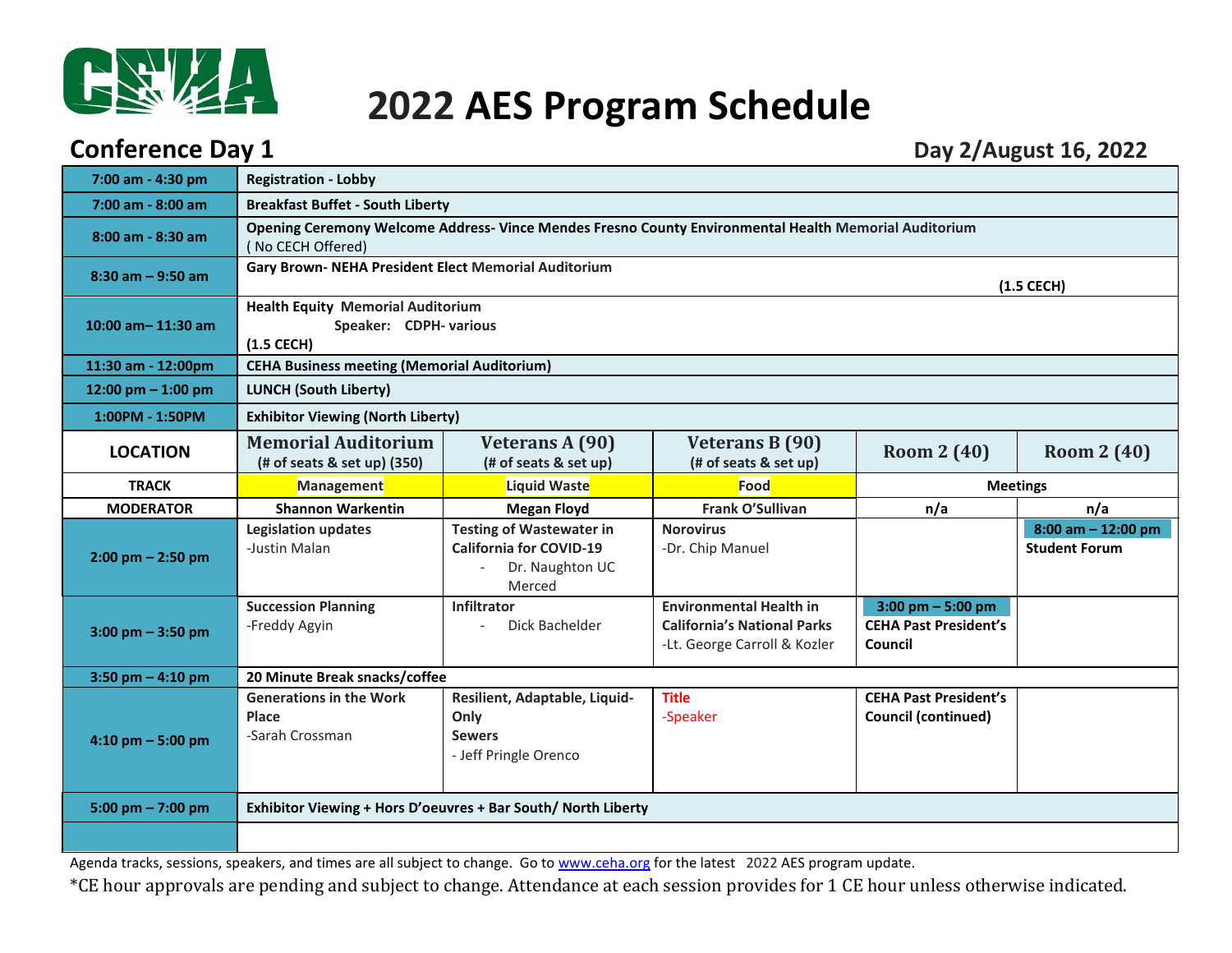

were previously offered at CEHA sponsored educational events may not be applied towards the REHS Continuing Educational Contact Hours two (2) year accrual period.

# **2022 AES Program Schedule**

### **Conference Day 2** Day 3/August 17, 2022

| 7:00 am - 4:30 pm                   | <b>Registration Lobby</b>                                                                                                                          |                                                                                                    |                                                                                        |                                                                       |                                           |  |
|-------------------------------------|----------------------------------------------------------------------------------------------------------------------------------------------------|----------------------------------------------------------------------------------------------------|----------------------------------------------------------------------------------------|-----------------------------------------------------------------------|-------------------------------------------|--|
| $7:00$ am - 8:00 am                 |                                                                                                                                                    | <b>Breakfast / Exhibitor Viewing Memorial Auditorium</b>                                           |                                                                                        |                                                                       |                                           |  |
| 8:00 am - 9:20 am                   |                                                                                                                                                    | $(1.5$ CECH $)$<br>John Wilson-Stress Management Memorial Auditorium                               |                                                                                        |                                                                       |                                           |  |
| $9:30$ am $-11:00$ am               |                                                                                                                                                    | John Wilson continued Memorial Auditorium<br>$(1.5$ CECH $)$                                       |                                                                                        |                                                                       |                                           |  |
| 11:00 am - 12:00pm                  |                                                                                                                                                    | CEHA AWARDS CEREMONY & CCDEH Manager of the Year Award Memorial Auditorium                         |                                                                                        |                                                                       |                                           |  |
| 12:00 pm -2:00 pm                   |                                                                                                                                                    | LUNCH/EXHIBITOR VIEWING : South/North Liberty                                                      |                                                                                        |                                                                       |                                           |  |
| <b>LOCATION</b>                     | <b>Memorial</b><br><b>Auditorium</b><br>(# of seats & set up)<br>(350)                                                                             | <b>Veterans A (90)</b><br>(# of seats & set up)                                                    | Veterans B (90)<br>(# of seats & set up)                                               | <b>Patriots B</b><br>(40)<br>(# of seats & set<br>up)                 | <b>Room Name</b><br>(# of seats & set up) |  |
| <b>TRACK</b>                        | <b>Emergency</b><br><b>Preparedness</b>                                                                                                            | <b>Drinking Water</b>                                                                              | <b>Housing</b>                                                                         | <b>Meetings</b>                                                       |                                           |  |
| <b>MODERATOR</b>                    | <b>Moderator Name</b>                                                                                                                              | <b>Moderator Name</b>                                                                              | <b>Moderator Name</b>                                                                  | n/a                                                                   | n/a                                       |  |
| $2:10$ pm $-3:00$ pm                | <b>California Wildfires</b><br>-Yvonne Hearney<br><b>SWRCB</b>                                                                                     | Legionella Water &<br><b>Management Programs: A</b><br><b>Synopsis</b><br>-Brooke Winter Phigenics | <b>Jail Inspections</b><br>Tim McWIlliams Board<br>of State & Community<br>Corrections | $9:00$ am $-3:00$<br>pm<br><b>CCDEH Executive</b><br><b>Committee</b> |                                           |  |
| $3:10$ pm $-$ 4:00 pm               | <b>Title</b><br>-Dore Bietz<br>Tuolumne Co                                                                                                         | <b>Water Consolidation</b><br>-Eddie Valero                                                        | Title<br>-Fresno County EH                                                             | <b>CCDEH Executive</b><br>Committee<br>(cont.)                        |                                           |  |
| $4:00 \text{ pm} - 4:10 \text{ pm}$ | 10 Minute Break snacks/coffee                                                                                                                      |                                                                                                    |                                                                                        |                                                                       |                                           |  |
| $4:10$ pm $-5:00$ pm                | <b>Emergency</b><br><b>Response and</b><br><b>Communication in a</b><br><b>Post Pandemic</b><br>World<br>- Cameron Garrison<br><b>Health Space</b> | <b>Algal Blooms</b><br>-Marisa VanDyke SWRCB                                                       | <b>Title</b><br>-Fresno County EH                                                      | <b>CCDEH Executive</b><br><b>Committee</b><br>(cont.)                 |                                           |  |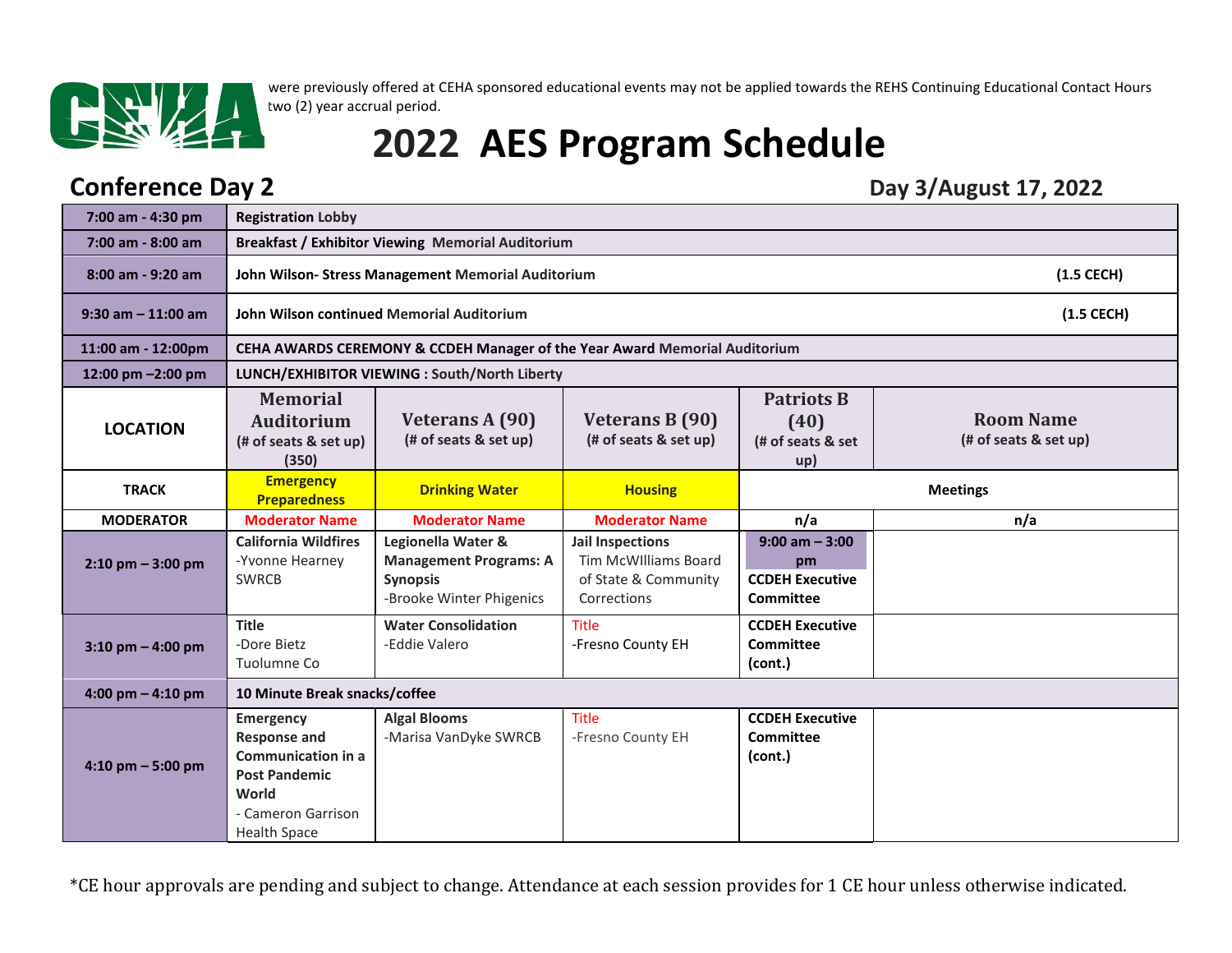Agenda tracks, sessions, speakers, and times are all subject to change. Go to [www.ceha.org](http://www.ceha.org/) for the latest 2022 AES program update Presentations by speakers that were previously offered at CEHA sponsored educational events may not be applied towards the REHS Continuing Educational Contact Hours total if taken again within your two (2)



## **2022 AES Program Schedule**

### **Conference Day 3** Day 4/August 18, 2022

| $7:00$ am - 2:00<br>mm         | <b>Registration Memorial Auditorium</b>                                                                            |                                                 |                                                 |                                                              |                                           |
|--------------------------------|--------------------------------------------------------------------------------------------------------------------|-------------------------------------------------|-------------------------------------------------|--------------------------------------------------------------|-------------------------------------------|
| $7:00$ am $-8:00$<br>am        | <b>Breakfast Memorial Auditorium</b>                                                                               |                                                 |                                                 |                                                              |                                           |
| $8:00$ am $-8:50$<br>am        | Managing Airborne Pathogens with Air Curtains - Stephanie Rosol & Frank Cuaderno Memorial Auditorium<br>$(1$ CECH) |                                                 |                                                 |                                                              |                                           |
| $9:00$ am $-9:50$<br>am        | SB 1383- Cal Recycle: Memorial Auditorium<br>$(1$ CECH)                                                            |                                                 |                                                 |                                                              |                                           |
| 10:00 am $-$<br>$10:50$ am     | $(1$ CECH $)$<br><b>Speaker- Title Memorial Auditorium</b>                                                         |                                                 |                                                 |                                                              |                                           |
| 11:00 am 11:50<br>am           | <b>CEHA BOARD INSTALLATION</b>                                                                                     |                                                 |                                                 |                                                              |                                           |
| 12:00 pm $-$<br>12:50 pm       | LUNCH:                                                                                                             |                                                 |                                                 |                                                              |                                           |
| <b>LOCATION</b>                | <b>Memorial Auditorium</b><br>(# of seats & set up) (350)                                                          | <b>Veterans A (90)</b><br>(# of seats & set up) | <b>Veterans B (90)</b><br>(# of seats & set up) | <b>Freedom</b><br>(# of seats & set up)                      | <b>Room Name</b><br>(# of seats & set up) |
| <b>TRACK</b>                   | <b>Cannabis</b>                                                                                                    | <b>Body Art</b>                                 | <b>Vector Control</b>                           | <b>Meetings</b>                                              |                                           |
| <b>MODERATOR</b>               | <b>Moderator Name</b>                                                                                              | <b>Moderator Name</b>                           | <b>Steven Galvez</b>                            | n/a                                                          | n/a                                       |
| 1:00 pm $-$ 1:50<br>pm         | <b>Title</b><br>-Dept of Cannabis Control                                                                          | The World of Body Art<br>-Karin Farin           | <b>Valley Fever</b><br>-Rob Purdie              | $9:00$ am $-3$ pm<br><b>CCDEH Region 2</b><br><b>Meeting</b> |                                           |
| $2:00 \text{ pm} - 2:50$<br>pm | <b>Title</b><br>-Dept of Cannabis Control                                                                          | <b>Body Art Expo</b><br>-Erica Armstrong        | <b>Title</b><br>-Rajeev Vaidyanathan Oxitec     | <b>CCDEH Region 2</b><br>Meeting (cont.)                     |                                           |
| $2:50$ pm $-3:10$<br>pm        | 20 Minute Break (? snacks/coffee)                                                                                  |                                                 |                                                 |                                                              |                                           |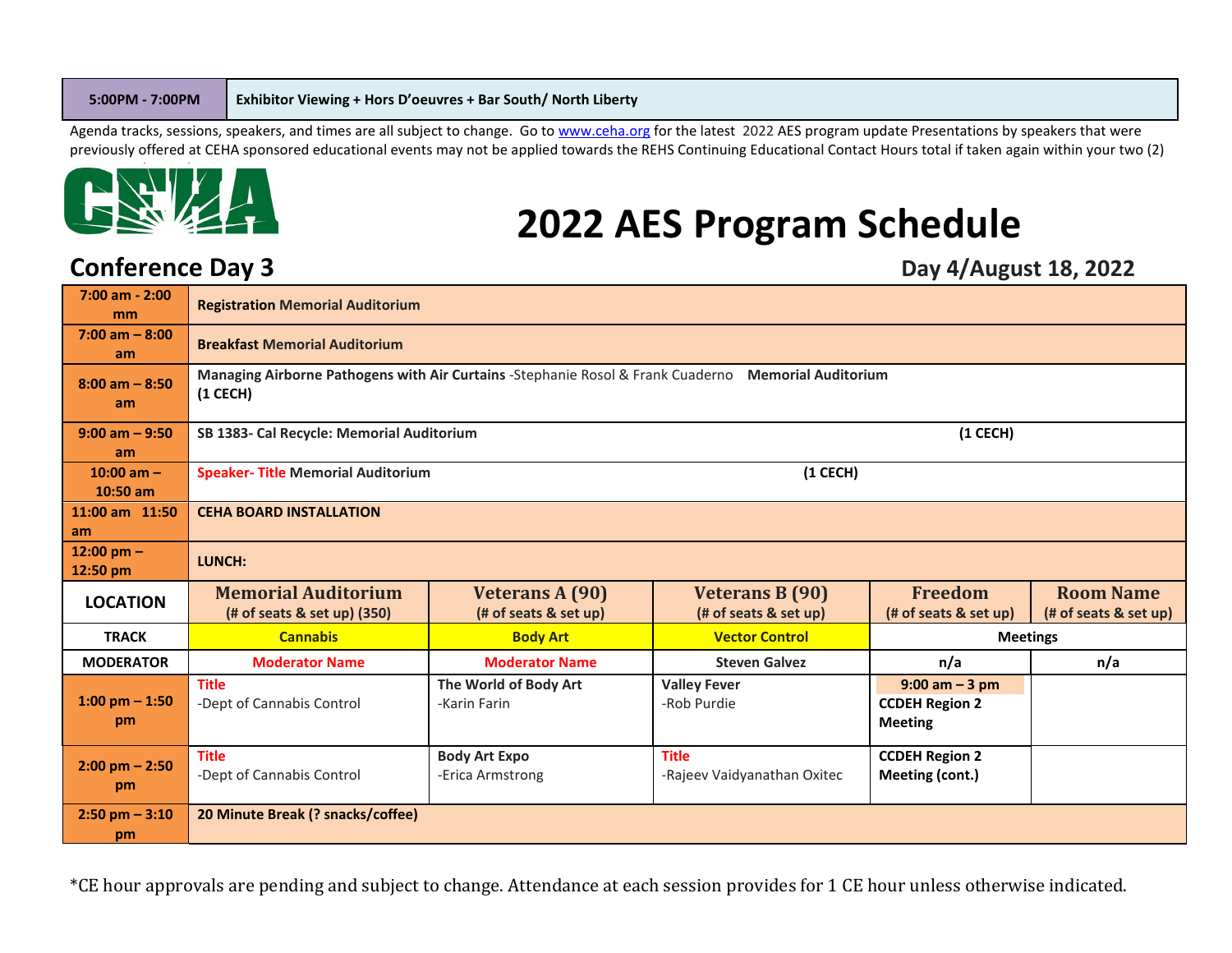| $3:10 \text{ pm} - 4:00$<br>pm<br><b>Plenary</b> | <b>Title</b> – Speaker<br>[insert location - Rounds]                      | <b>CCDEH Region 2</b><br>Meeting (cont.) |  |
|--------------------------------------------------|---------------------------------------------------------------------------|------------------------------------------|--|
| $4:00 \text{ pm}$                                | AES Concludes – Thank you for your support and see you next year in 2023! |                                          |  |

Agenda tracks, sessions, speakers, and times are all subject to change. Go to [www.ceha.org](http://www.ceha.org/) for the latest 2022 AES program update.

Presentations by speakers that were previously offered at CEHA sponsored educational events may not be applied towards the REHS Continuing Educational Contact Hours total if taken again within your two (2) year accrual period.



## **2022-2023 CEHA Board of Directors Meeting**

**Day 5/August 19, 2022**

## **Insert location and room set up**